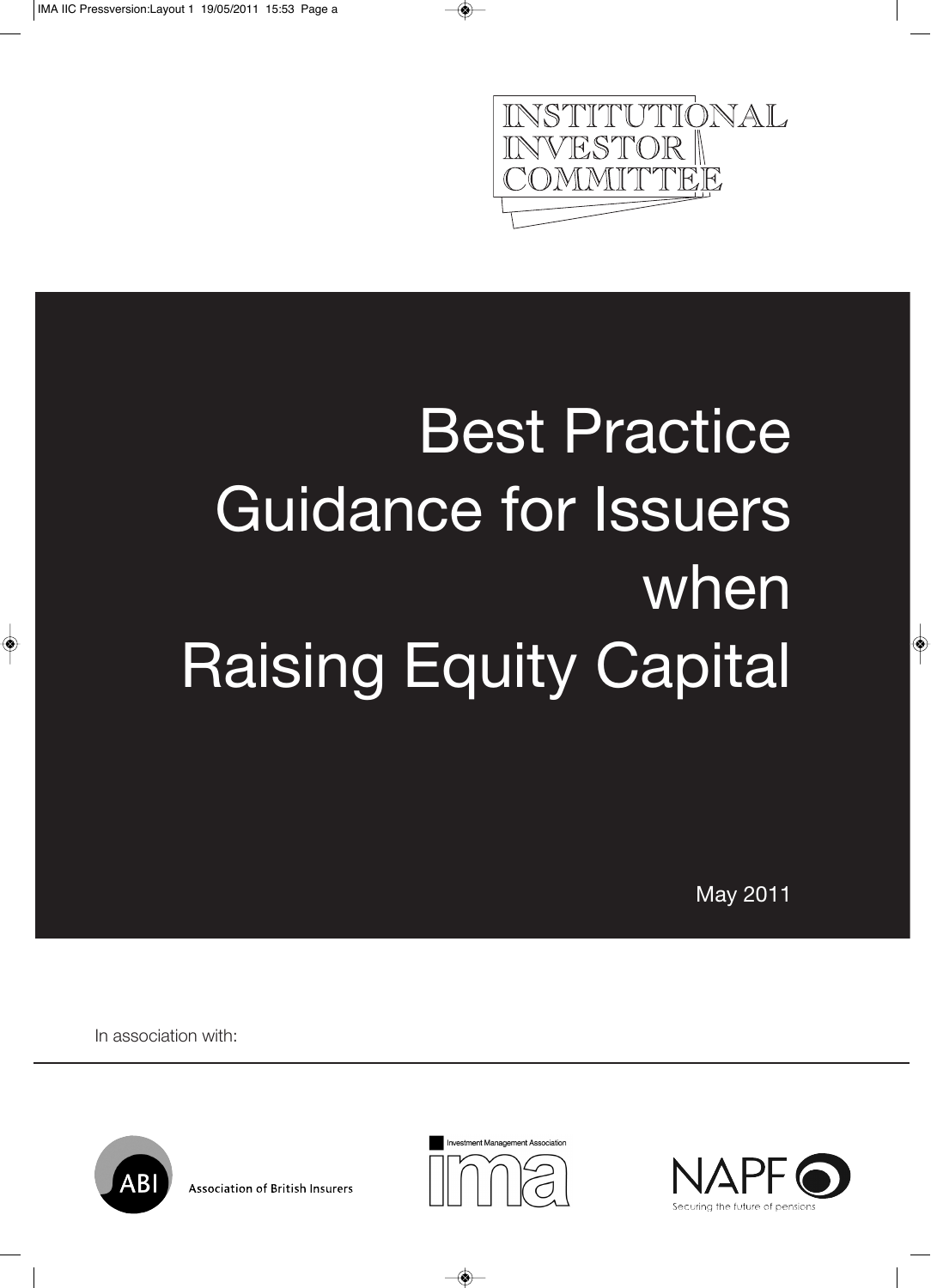### Introduction

Issues of new equity capital by companies and the basis on which they do so have significant implications for the delivery of long-term shareholder value which can easily be lost if the equity issue is not undertaken on an efficient basis. This guidance has therefore been produced by the Institutional Investor Committee (IIC) drawing upon the findings in its Rights Issue Fees Inquiry report<sup>i</sup>.

The Inquiry was initiated because of mounting shareholder concern about the leakage of value to intermediaries. The Inquiry found that in many cases Issuers were unfamiliar with the equity capital raising process and were unwilling to challenge their advisers and banks, especially as to the cost of underwriting fees. The OFT Market Study 'Equity underwriting and associated services'<sup>ii</sup> similarly observed that an optimal, efficient equity underwriting market requires companies, as purchasers, to drive competition. However, companies and institutional shareholders needed to do more in pursuit of cost-effective outcomes especially given the quantum of fees involved in most cases.

This document is intended to inform Issuers and their Boards about institutional shareholders' views on best practice when raising equity capital. It is designed to provide guidance to companies about issues which may arise and questions which they could usefully ask of their advisers so that the process is as transparent, efficient and cost effective as possible. Section 1 covers what companies could do as general preparation for the eventuality that they may have to raise equity in the future. Subsequent sections are written on a timeline from the beginning of an actual equity raising exercise through to the end of the process.

<sup>i</sup> IIC Rights Issue Fees Inquiry, in association with the ABI, NAPF and the IMA, December 2010

ii Equity underwriting and associated services – An OFT Market Study Office of Fair Trading, January 2011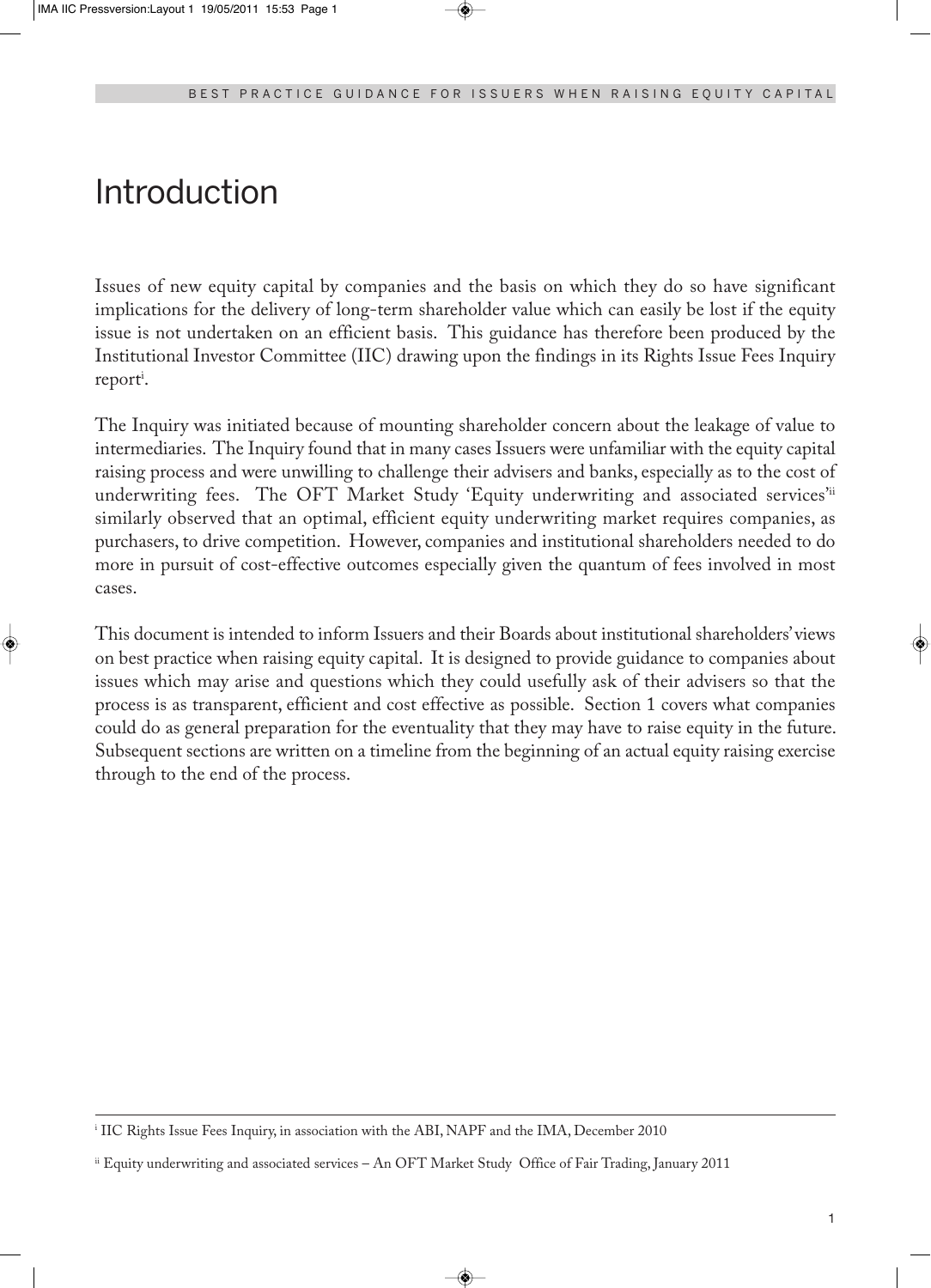# **1** Background preparation

### **Familiarisation with equity capital raising process and engagement with advisers and shareholders**

Most companies infrequently come to the capital markets to raise new equity. It is therefore possible that members of the Board, and in particular Executive Directors, have little or no experience of the process. The IIC recommends that this should therefore be covered both as part of the individual induction process for new directors and also, collectively as part of their regular evaluation, Board members should familiarise themselves with what is involved in a capital raising exercise.

The views of institutional shareholders, with their understanding of markets and the drivers of shareholder value, are an important external resource available to companies. Shareholders can assist companies in understanding more about the rights issue process and the roles played by advisers and other market participants in a capital raising exercise.

Appointments of corporate brokers or other advisers are significant events for any company and an appropriate governance structure around the decision-making process is needed. As part of the evaluation process discussions should take place regarding how a hypothetical equity raising exercise would be handled, how fee levels might be affected under different scenarios and advice provided on what structure the issue might take. Fee levels, possibly under different scenarios,should also be discussed. There may also be a role for independent financial advisers to play at this stage.

Shareholder engagement should include discussion about appropriate capital structure, how it is managed and its cost. Companies should also ask their shareholders whether and for how long they would be prepared to receive price sensitive information in the event of a capital raising exercise, and whether they would in principle have the ability and/or appetite to act as a sub-underwriter when the time came.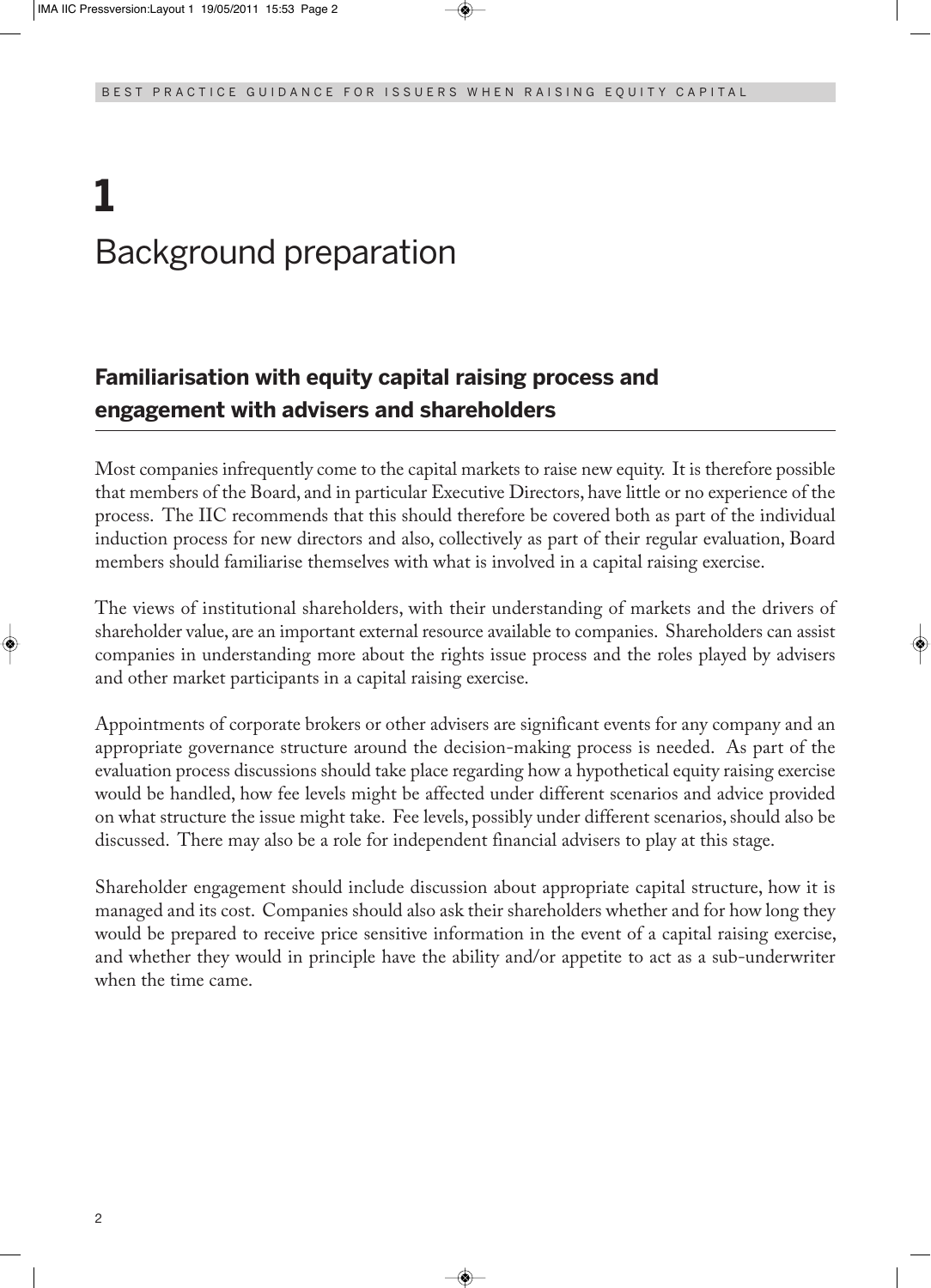### **2** When the need for a capital raising exercise is foreseen

The Board should be informed as soon as possible when it appears likely that the Company will need to raise additional capital. At this stage a number of options may exist regarding timing, and structure and it is important that the pros and cons are worked through by the executives and considered at Board level. Any conflicts of interest need to be identified. An appropriate governance structure is needed around all key decision-making; the audit committee and, where relevant, the risk committee, may need to be specifically involved.

### **Selection of advisers**

The Board will need to decide whether the Company's existing advisers are well placed to act on its behalf or whether additional sources of advice are required. The appointment of an independent financial adviser, if one is not already retained, should be actively considered at this stage, especially where the Board does not have deep experience of accessing the equity capital market. An independent adviser is a regulated firm that provides advice to the Board of an Issuer. Such a firm would not underwrite a rights issue and therefore has reduced potential for conflicts of interest. In practice, such an adviser should be able to help negotiate appropriate terms, conditions and underwriting commitments with the Company's brokers or investment banks, and propose ways of introducing a competitive element to improve the final result if that proved necessary.

The Company will need to decide whether its existing adviser(s) should be engaged as lead underwriter(s) to the envisaged issue or whether a competitive tender for the underwriting should be undertaken.It should not be a foregone conclusion that a parent bank of the corporate broker is appointed as the lead underwriter to the issue. The incentive of the parent bank is usually to generate transactional revenue as a pay-back for low-margin corporate broking services rendered to date. While such quid pro quos are common in Company/broker relationships, it is important this does not prejudice appropriate decisions being taken given the specific risk and complexity of the transaction being undertaken.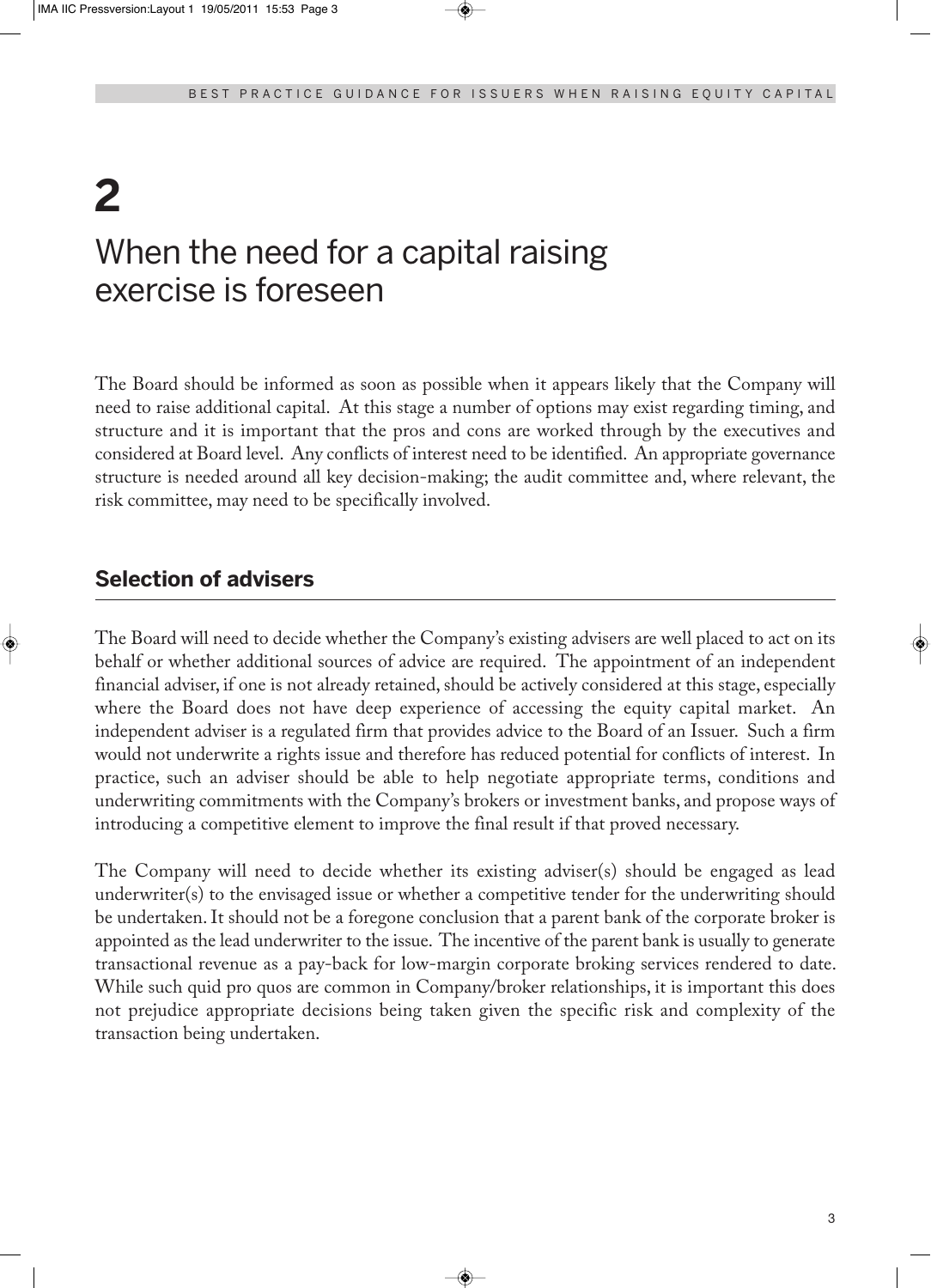#### **Issue structure**

Where material amounts of equity need to be raised a rights issue will generally be the way to proceed. However, choices will need to be made about whether and how a rights issue should be underwritten and, related to this, whether the issue is to be made at a shallow or deep discount. The size of the discount alone does not normally have material implications for shareholder value since the issuing of shares pre-emptively to existing shareholders at a discount is not a cost to the Company. The Company's historic per share financial track record is then adjusted for the bonus element in the rights issue in order to allow comparison of future performance with the past.

However, there is a trade-off to be made between the size of the discount and the fees that it will be appropriate to pay for the protection that underwriting the rights issue will provide. The level of the discount indicates the size of the 'buffer' between the rights issue price and the theoretical share price post offer. This 'buffer' offers protection to the underwriters against a downward movement in the share price so that the intrinsic value of each right is more likely to remain positive. Clearly the higher the discount or 'buffer' the lower the risk that the issue is not taken up and the lower the fees should be.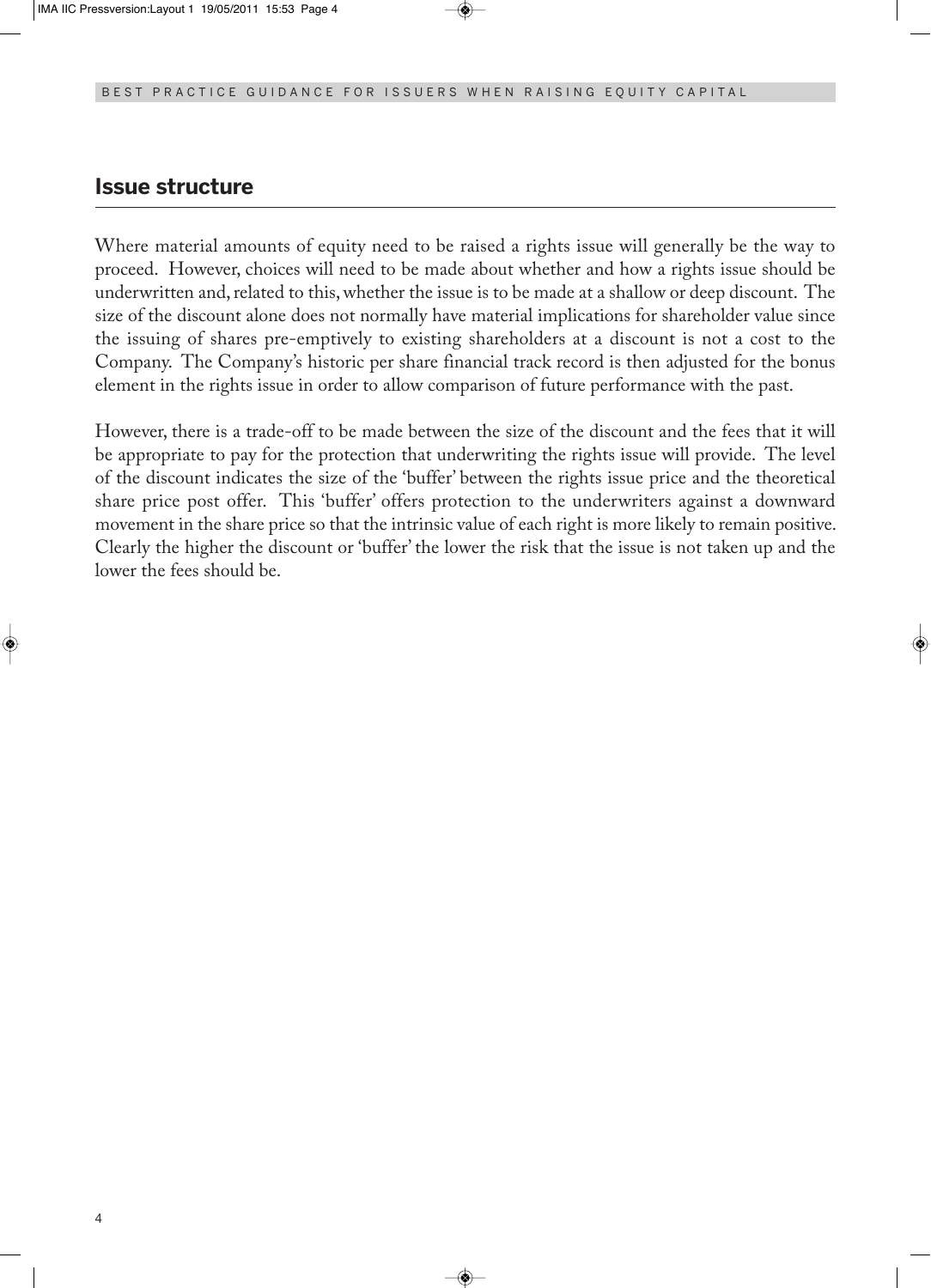# **3** Actual equity raising process

### **Issue and fee proposal**

As the parameters of the capital raising exercise become clear it is important that the Company is well-prepared and in a position to take informed decisions. The advisers will be expected to firm up their proposal for the issue structure and the fees that will be payable. The Board should ask for a full breakdown of the advisers' proposed fees and should satisfy itself that it understands what is being paid and for what purpose; for example, how much is for advice and how much is an underwriting fee as well as the justification for the split between proposed lead and subunderwriting fees. In the event that the issue is proposed to be structured with a deep discount to the theoretical ex-rights price (typically over 20%) the Board should further consider whether it is necessary for it to be underwritten in whole, in part, or not at all.

Those shareholders who have indicated a willingness to being made insiders should be consulted on the proposed issue, its proposed fee basis, their commitment to take up their rights and their potential appetite for sub-underwriting. This should inform the Board, and the corporate adviser, on final decisions as to whether and to what extent the issue needs to be underwritten.

When entering into a primary underwriting agreement the Issuer will need to understand both the intentions of the lead underwriter regarding sub-underwriting, the likely appetite of shareholders (and other potential investors) to support the issue, and their ability to sub-underwrite. The implications regarding allocation of sub-underwriting, especially where significant reliance is being made on those who would not be natural holders of shares at the rights issue price, need to be carefully considered. In the event that the issue is not fully taken up, it is usually advantageous for the Company to place unsubscribed shares with existing or new long-term institutional holders via a "rump" placement immediately after the end of the rights subscription period. This is preferable to calling on the sub-underwriters to take up their allocation which should be a last resort.

The possibilities regarding pre-commitment by existing shareholders to take up their entitlement should be considered. It would also be sensible to discuss with the independent adviser (if one has been appointed) and/or lead underwriter whether "offset" for sub-underwriters would be beneficial to the execution of the offering. "Off-set" is the entitlement for a sub-underwriting shareholder to reduce its sub-underwriting exposure by the number of shares for which it subscribes in exercising its rights in the offering. The advantage of granting such an entitlement is that it encourages shareholders both to sub-underwrite and to take up their rights and, in so doing, reduces the overall risk of the underwriting process. The disadvantage of granting such an entitlement is that it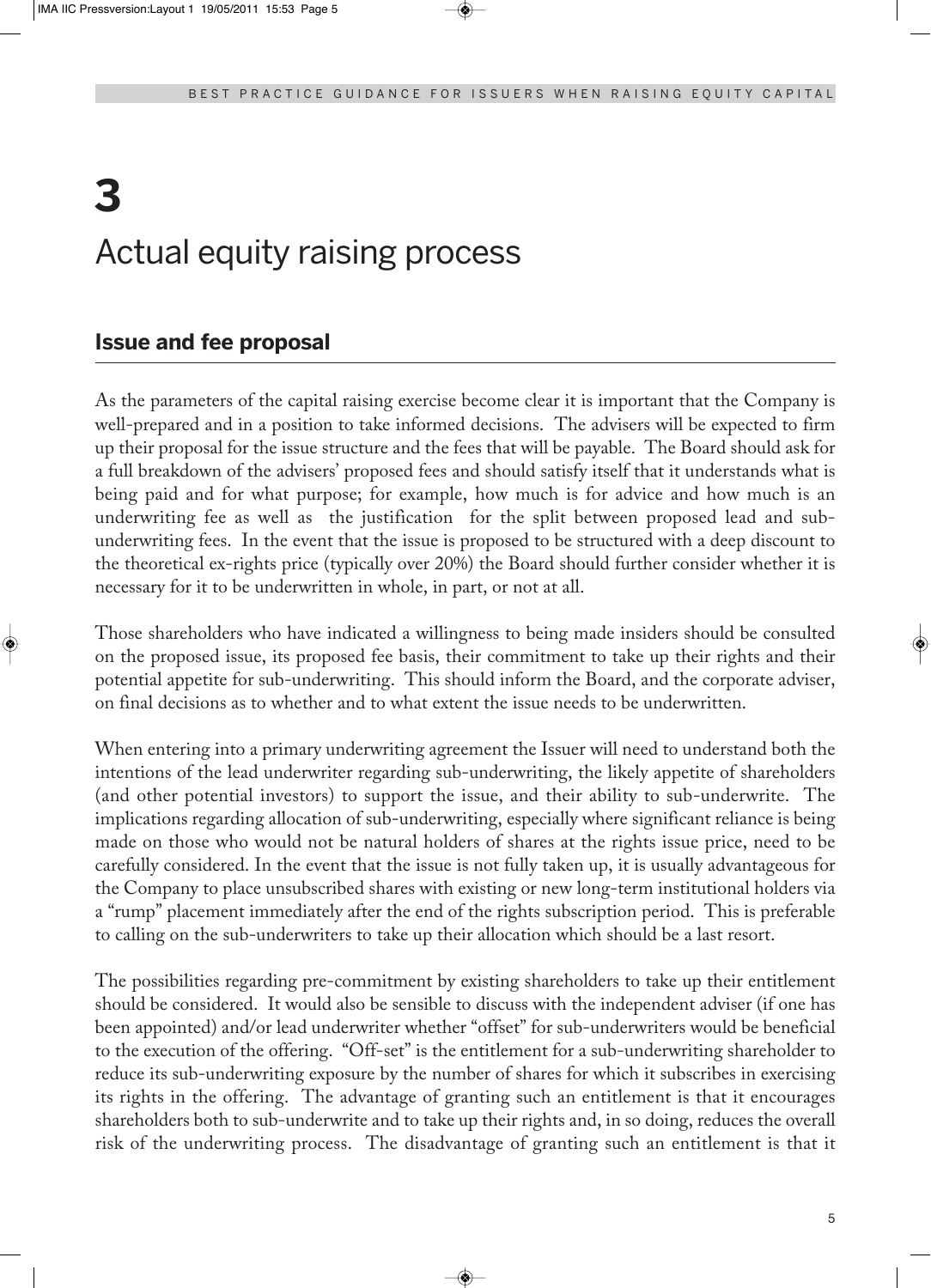increases the residual underwriting risk for the primary underwriter(s), or the other sub-underwriters, and in turn could conceivably make the underwriting process more difficult or more costly.

#### **Once the decision to undertake the issue has been made**

The Issuer should at an early stage and prior to final decisions being made on allocation, be provided with the proposed sub-underwriting list drawn up by the corporate broker. The Issuer should ask how much of the issue is proposed to be retained by the lead underwriter and why. The retention by the lead underwriter of a significant amount may raise the question as to whether the underwriting risk has been mispriced.

The Issuer should seek assurance from the lead underwriter that if any sub-underwriters are prepared to take a lower fee than that proposed, the benefit should flow back to the Company and not be retained by the lead underwriter. This will likely reflect an over-cautious pricing of the underwriting risk and a commensurate reduction in the lead underwriting fee would therefore also be appropriate in such circumstances.

The Issuer should insist that the lead underwriter commits, as a term of the contract of appointment, to give to the Issuer copies of all sub-underwriting letters signed with sub-underwriting institutions. Such disclosure will achieve transparency for the Issuer over how shareholders and non-shareholders were treated, over how much risk was retained by the lead underwriter (and any other primary underwriters) and whether any variations were made or agreed by the lead underwriter in the terms of the sub-underwriting letters (especially in connection with anti-hedging clauses, if included in the primary underwriting agreement).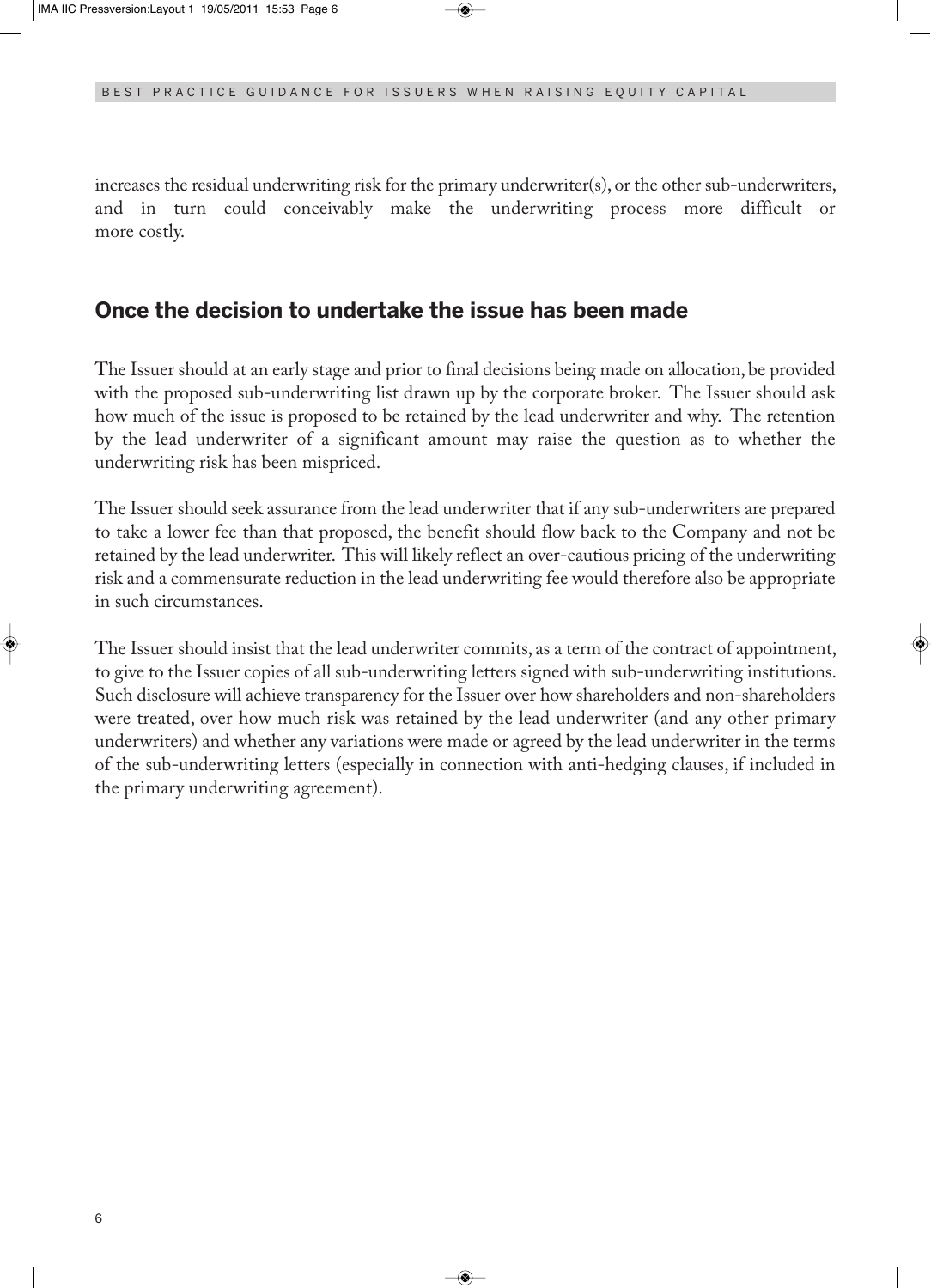## **4** Post issue

The Board should ensure that details of fees paid to whom and for what are publicly disclosed as soon as possible through the required channels for news announcements to the market, and are subsequently reported in detail to shareholders in the Annual Report and Accounts. A full breakdown of the difference between gross and net proceeds should inform shareholders on what services their money has been spent. Where the fee agreement includes a performance element this is likely only to be determined a period of time after the conclusion of the issue. In this case the potential range of the performance fee should be disclosed up-front and the fee actually paid in this regard disclosed once it has been determined.

The Board should be provided with the final sub-underwriting list itemising participation by subunderwriters.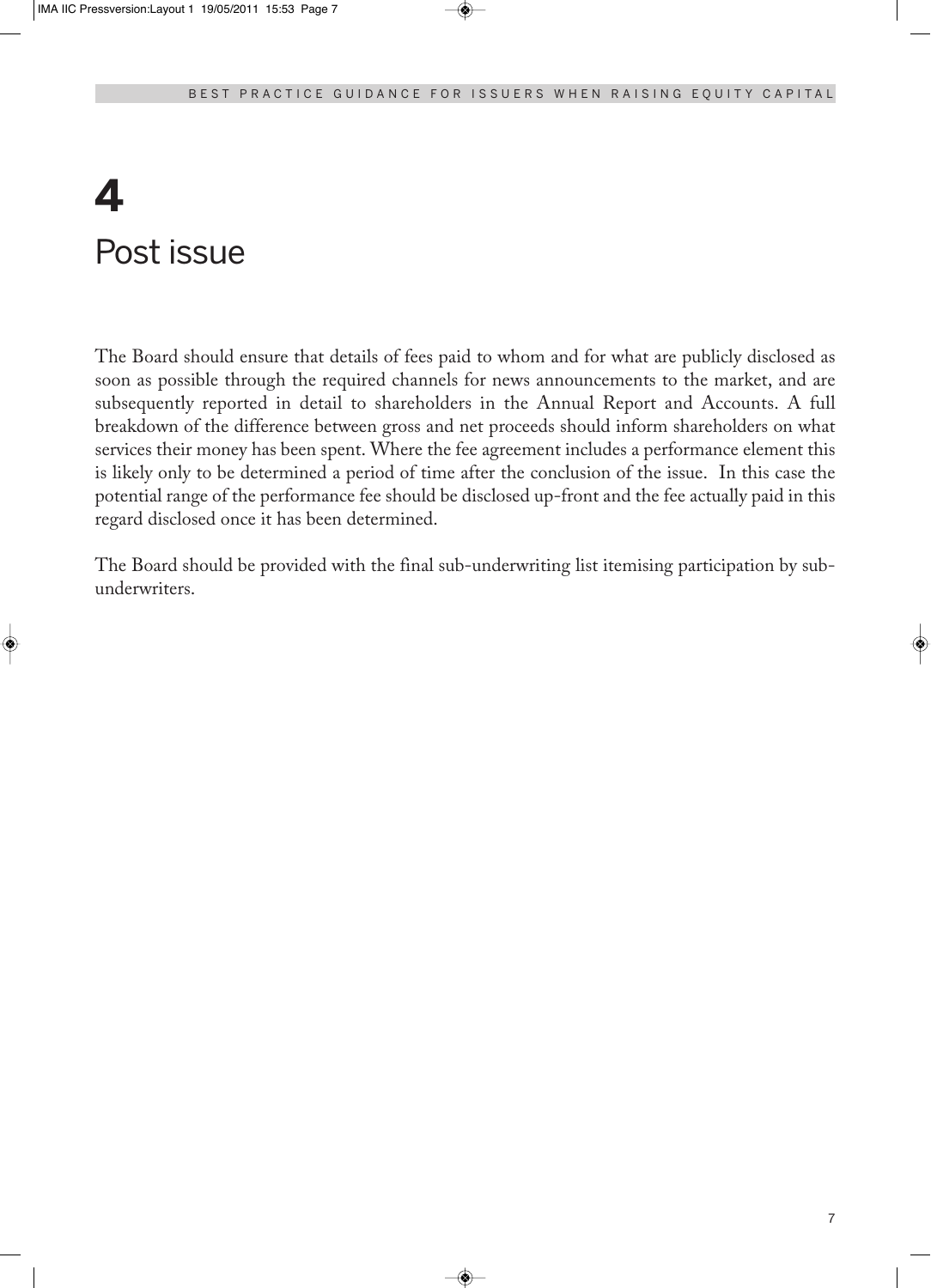### Contact details

Institutional Investor Committee 3rd Floor, 65 Kingsway, London WC2B 6TD

#### **iicomm.org**